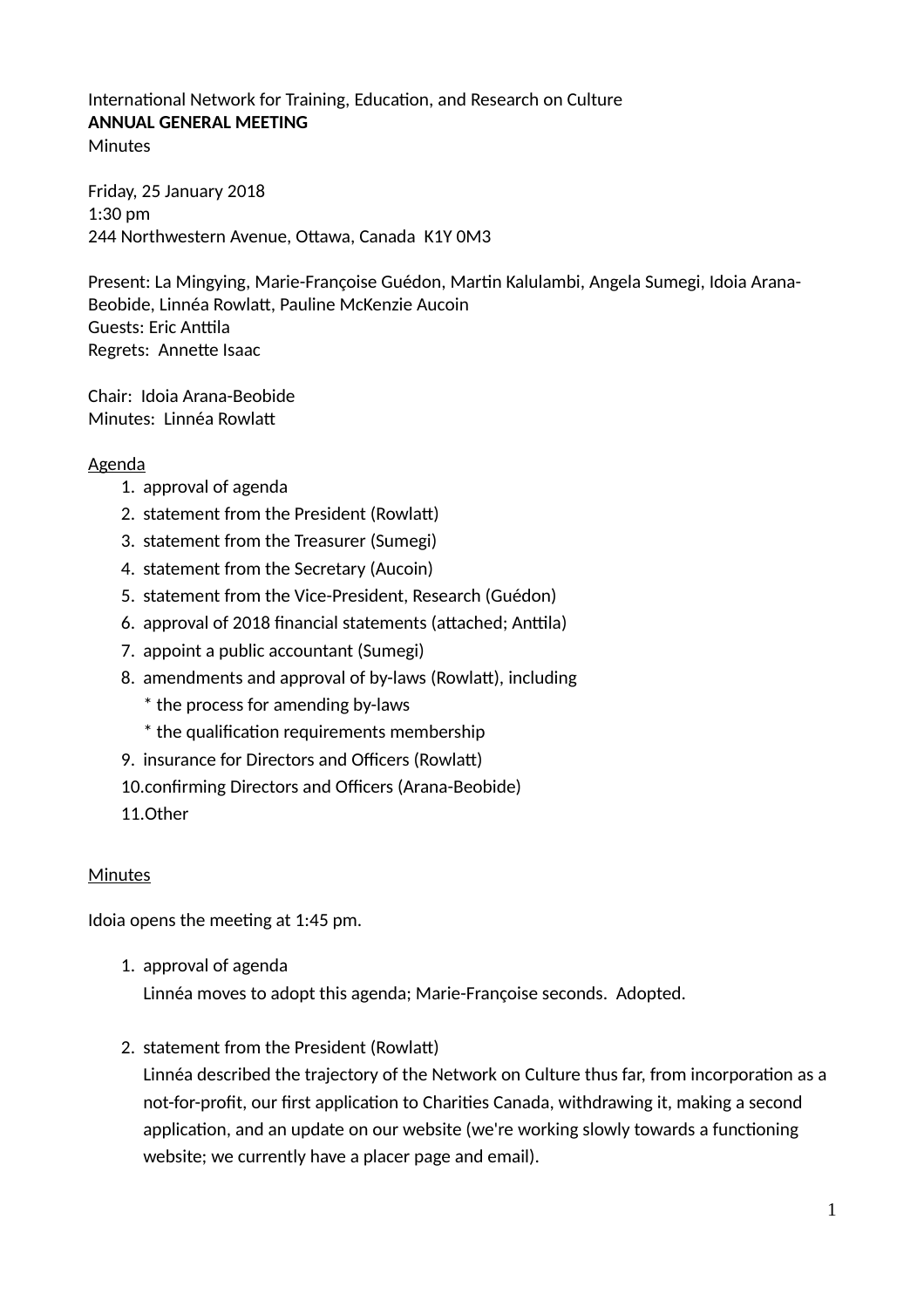# 3. statement from the Treasurer (Sumegi)

Angela notes that we have completed one full year of business. We have an application underway to register for charitable tax status, and we should hear this year. We have not had any significant activity, although we had a donation. Angela moves that we accept the financial statements for 2018 as presented; Marie-Françoise seconds. Approved.

Since Pauline has not yet arrived, we move to Item 7 now. Angela thanks Eric Anttila for his work as our Interim Public Auditor and says that Eric has agreed to serve as our Public Auditor for another year. She moves that Eric Anttila be appointed as Public Auditor for 2019. Marie-Françoise seconds. Approved.

- 4. Since Pauline has not arrived yet, we bring forward the statement from the Vice-President, Research (Guédon)
	- 1. follow-up on Cuba 2018: during the May 2018 CASCA Cuba conference, we launched the Global Matricultural Research Network (MatNet for short), making our existence on the Canadian anthropological scene official. The term 'matriculture' is being used in literature now. MatNet is active : we are launching a journal called *Matrix : a Journal on Matricultural Studies* to support the research network.
	- 2. Follow-up on Chengdu 2016 : Marie-Françoise has an agreement with Southwestern Minzu University (Chengdu, China) to produce the World Matricultures Exhibit. Current political issues between China and Canada are influencing its progress; if funding does not arrive, we will continue with the project by publishing with Northern Books or Université de Laval Presse.

# *Arrival of Pauline McKenzie-Aucoin*

- 3. follow-up on Ottawa workshop 2016: Marie-Françoise presented a paper linking language families with matricultural societies, and this research is growing quickly. Martin is working on African matricultural societies and discovering correlations between language and social behaviours. La Mingying will take on the Asian region; she and Marie-Françoise will begin to map languages next week.
- 4. Affadavit on Algonquin women as members of matricultural societies: sent to Michael Swinwood for two legal cases. $^1$  $^1$  The principle discovery is that the language
- <span id="page-1-0"></span>1 Legal cases are the following:
	- Matriarch Grandmother Jacquelin Sarazin on Behalf of the Traditional Grandmother of Pikwakanagan v. Canada and Windwill. This is filed in The Federal Court of Canada. File # T-301-18.
	- Matriarch Grandmother Jacquelin Sarazin on Behalf of the Traditional Grandmother of Pikwakanagan v. Canada, Province of Ontario, Algonquins of Ontario, and Chief and Counsel of Pikwakanagan. This is filed in the Superior Court of Ontario. File # 17-71857.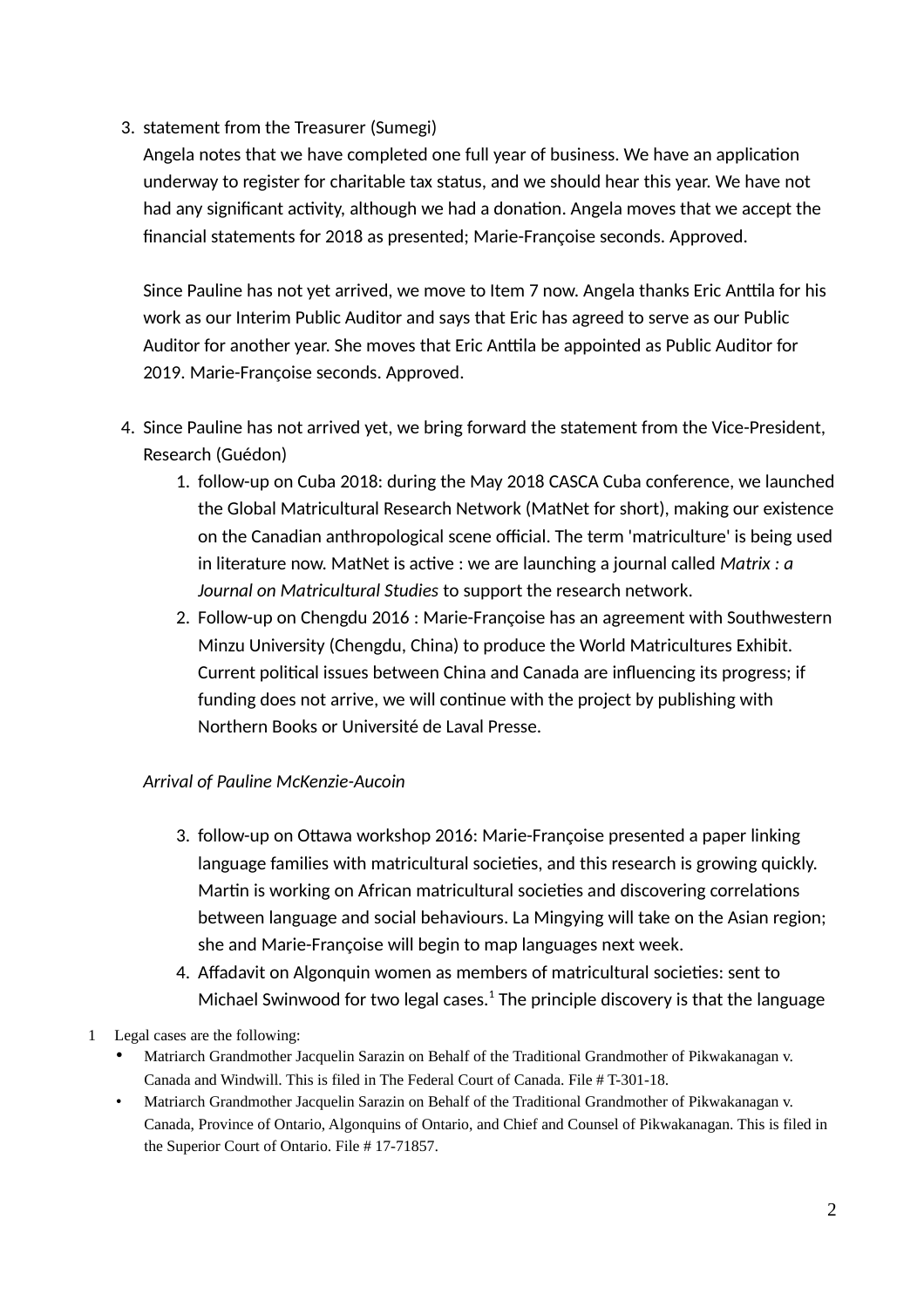rule works for everyone except Algonquian language speakers, arguably due to colonization by the English. The affadavit is being re-written as an academic article on language and matriculturalism.

Marie-Françoise moves that we accept her report. Angela seconds. Approved.

5. statement from the Secretary (Aucoin)

Pauline reports that we have been keeping records of our meetings for the last two years; they have been provided to Linnéa for storage. Copies were also sent along to CRA with our application for charitable status. We need to set up an online dropbox. Pauline moves that we accept the Secretary's report. Linnéa second. Approved.

- 6. approval of 2018 financial statements (attached; Anttila) Eric Anttila approves the financial statements from 2018 and provides his written statement of approval. We receive it and will file it.
- 7. amendments and approval of by-laws (Rowlatt), including
	- the qualification requirements membership: we discuss examples of other organizations' requirements of their members (CASCA: fee, professional academics affiliated with a university or practicing anthropologists conducting anthropology; CHA: fee, practicing historian). Angela suggests that our requirements include being involved in the human sciences (history, philosophy, genetics, sociology, psychology, evolutionary biology, biochemistry, neurosciences, and anthropology) as a researcher, graduate student, or educator, and that community members, including Indigenous elders, or experts in other fields are also welcome to join. All members must agree with our mission statement and mandate, as well as subscribe to our statement of ethics (to be further developed). Further, members must provide us with information on the areas in which they are working and where their interests lay.

Fee: \$ 75/yr for regular membership and \$30/yr for discounted membership (students, retired, etc). Members receive: newsletter, access to our conferences, connection with our network, a vote in the affairs of the Network on Culture, and the opportunity to conduct scholarly research in a formally recognized organization. Linnéa moves that we approve these requirements for membership. Pauline seconds. Approved.

◦ Quorum for our Board of Directors are three of five board members, or half of the current board membership plus one. General membership quorum would be 50% plus one. Linnéa moves that we adopt these processes for achieving quorum. Pauline seconds. Approved.